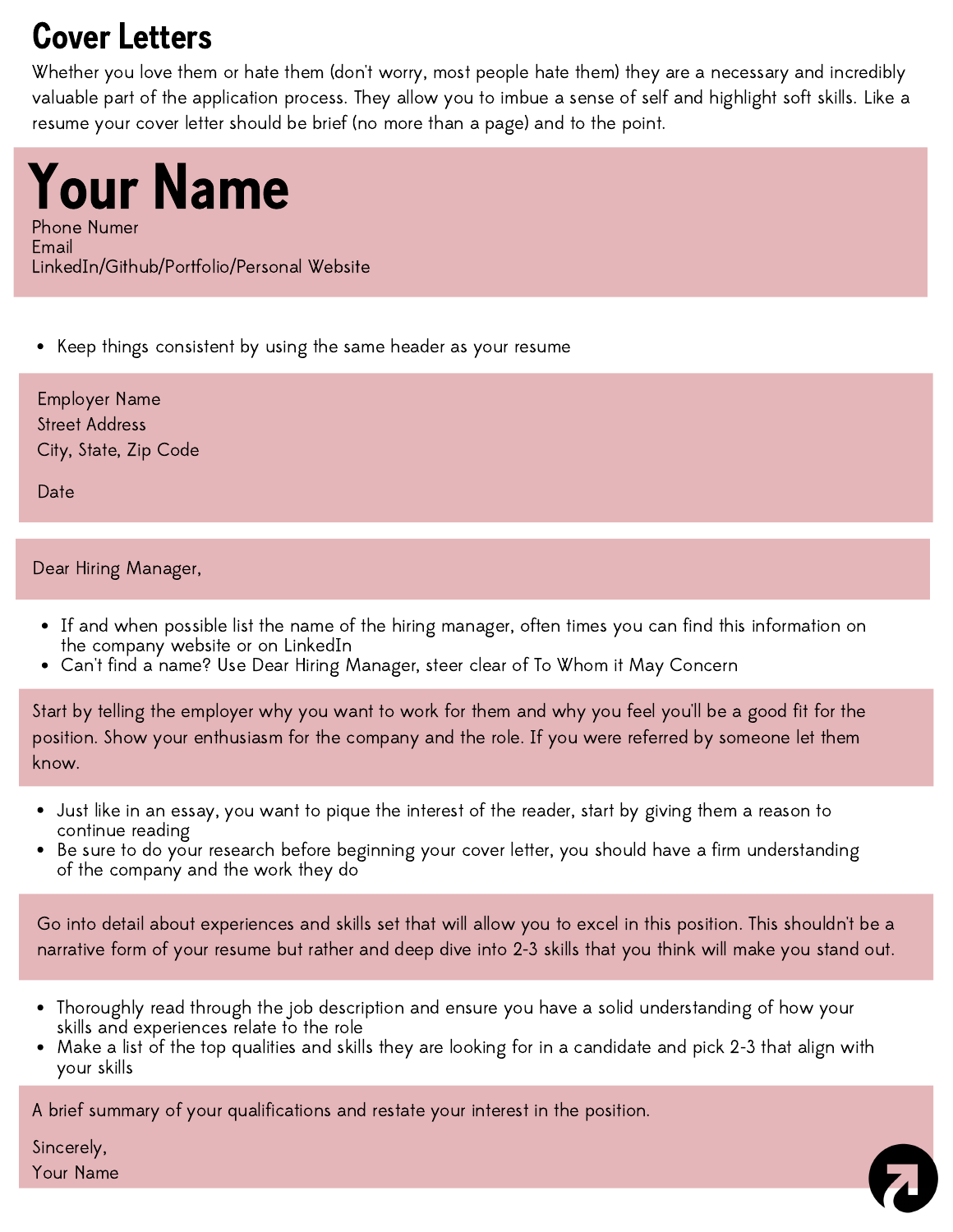# Cover Letter Toolkit



The cover letter is your opportunity to connect your skills and experiences, that are highlighted in your resume, to the position itself and the company. Your cover letter should answer three main questions:

- Why do you want to work for this company? 1.
- Why are you interested in this position? 2.
- What skills do you bring to the position that set you apart from other candidates? 3.

Additionally, the cover letter is an incredible opportunity to tell the employer about yourself!

### The Company

Every application process should begin with good research of the company. The cover letter is no exception!

#### Company Name:

Hiring Manager:

Mission - what are they trying to achieve in their work?

Values - what do they value in their employees?

Culture - what is your understanding of the company culture? Laidback? Formal?